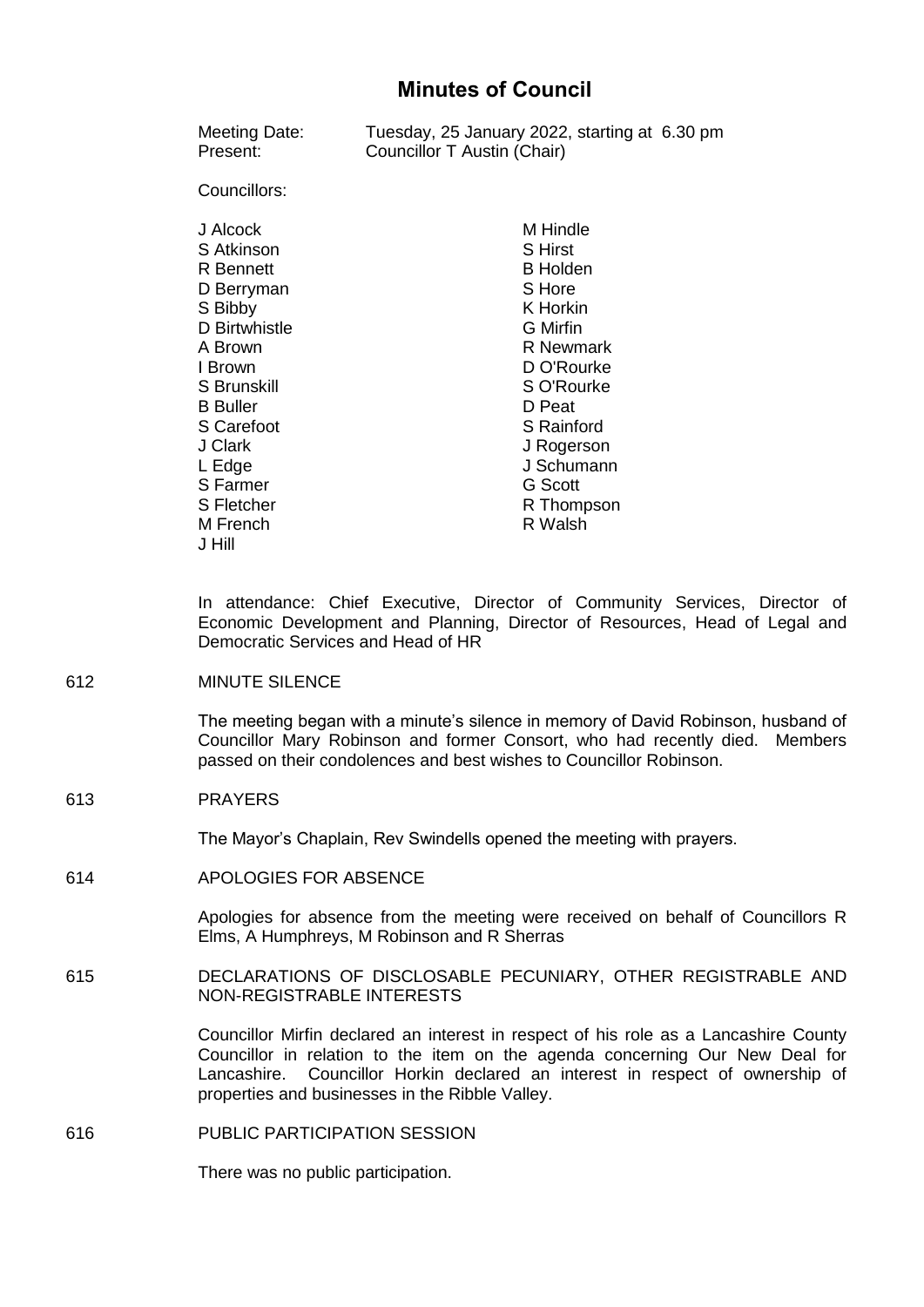## 617 TO APPROVE THE MINUTES OF THE PREVIOUS MEETING

The minutes of the meeting held on 12 October 2021 were approved as a correct record and signed by the Chairman.

618 MAYORAL COMMUNICATIONS

The Mayor began by thanking everyone for their good wishes whilst he had been incapacitated before Christmas and thanked the Deputy Mayor for standing in at various events.

Next, he reported that he had been delighted to be presented to the Duke and Duchess of Cambridge during their recent visit to Clitheroe Community Hospital and noted that the Duke had asked the Chief Executive to pass on his thanks to staff for all that they had done during the pandemic.

The Mayor highlighted a number of events that he or the Deputy Mayor had attended since the last meeting, including events to commemorate Remembrance Sunday, a Charity Luncheon in November and a tour of the Main Offices on Christmas Jumper Day. The Mayor was grateful to the response of staff on the day and the funds that had been raised to support his charity through the event.

# 619 LEADER'S REPORT

The Leader began by highlighting the ongoing work of the Council in helping to provide support and advice in response to the Covid pandemic. He was proud of how the Council had risen to the challenge of Covid and how it had continued to deliver services throughout, despite significant staff shortages. He thanked staff for their commitment and efforts in maintaining key services.

The Leader confirmed that the Council was also now delivering the Household Support Fund to help the most financially vulnerable residents in the borough. £90,000 of key funding was available and it would make a real difference to those residents.

He reminded Members that the Council had agreed at last year's budget to remove the 12% reduction applied to working age claimants Council Tax support. This would commence from the new financial year and eligible residents would share £148,000 in additional support for each financial year.

The Leader went on to report on the decision taken by Personnel Committee and approved by Policy and Finance Committee to increase pay for all Council workers below Director level, to help build capacity and address recruitment and retention difficulties. He confirmed that the Pay Review Group would be meeting to review Director pay in the near future.

The changes to the pay line, as agreed, would be funded from the Council's reserves and would amount to an additional costs of £2,000,000 over the next 5 years.

He noted that potential changes to income streams in the future meant that budget decisions for this year would be particularly challenging.

Next the Leader reported that a meeting had been held to consider and explore ideas to commemorate the Queen's Platinum Jubilee in June. It had already been agreed to provide all Parishes who applied with £500 towards Platinum Jubilee celebrations and to have a beacon lighting at Clitheroe Castle. He also noted that the scheduled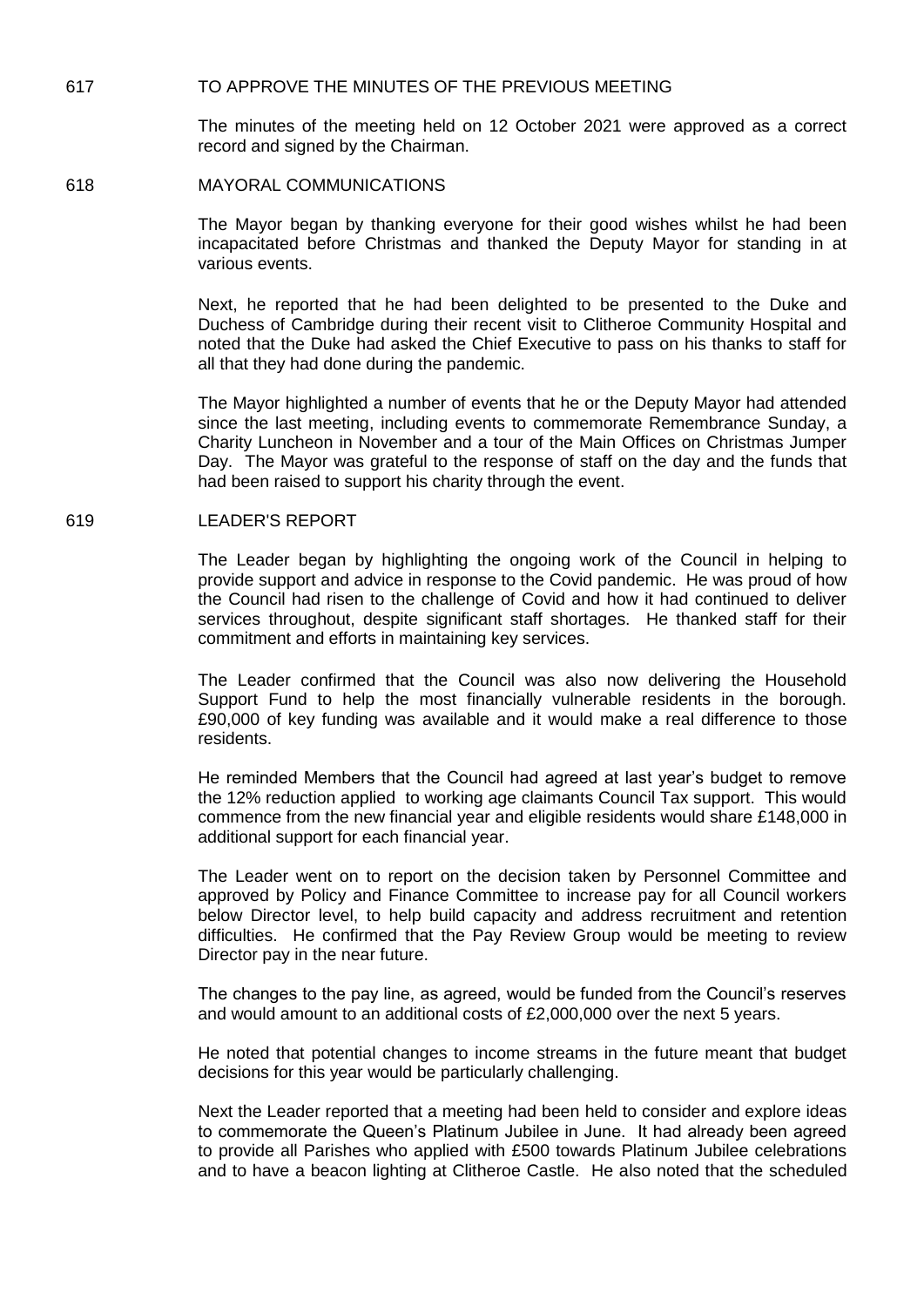Freedom Parade by the Duke of Lancaster's Regiment would be a fitting start to the Jubilee celebrations in the Ribble Valley.

Finally, the Leader thanked all the voluntary organisations and clubs who continue to provide opportunities and support for people across the borough. He was particularly pleased to highlight the achievements of Dave Riding who had recently won Britain's first ever skiing world cup gold medal. Dave had started his skiing career at Pendle Ski Club, which the Council had previously supported with grant funding.

# 620 LEADER'S QUESTION TIME

The Leader of the Opposition, Councillor S Fletcher, noted that malfeasance was a very serious matter because democracy was challenged when there was no longer trust between the people and their Government. He asked if the Leader would agree that as elected officials it was important that they maintain the highest possible standards of behaviour in office.

The Leader thanked Councillor Fletcher for his question and confirmed that it was indeed important as elected representatives to strive to maintain the highest possible standards of behaviour at all times.

Next Councillor Fletcher made comment regarding the market. He noted that the pandemic had highlighted the importance of the market to the community and asked if the Leader could outline the next stages in the ongoing development of Clitheroe Market.

The Leader agreed that the market was thriving, and that the intention was to use funding remaining in the Capital Programme of £78,000 to further improve the offering. He confirmed that he had asked officers to provide an update report to the next Health and Housing Committee on the changes that were being considered.

Finally, Councillor Fletcher noted that currently 99 Local Authorities and 291 MPs had supported the Local Electricity Bill. The Bill would adjust energy market rules and enable local renewable energy businesses to increase supply that would then help mitigate fossil fuel pollution and reduce fuel bills whilst giving a boost to local economies.

Councillor Fletcher asked if the Leader would consider introducing a Council motion in support of the Bill.

The Leader noted that the Local Electricity Bill sought to create a mechanism whereby locally generated energy could be sold to local people and to make it financially viable to do so. He acknowledged that this was a commendable aim but was also mindful that the energy market was going through a period of extreme volatility at present and so it would be prudent to wait until things had stabilised before any potential changes were made. He noted that the recent storm Arwen had demonstrated how dependent the country was on a stable electricity supply and the national infrastructure.

### 621 OUR NEW DEAL FOR GREATER LANCASHIRE

The Leader provided Council with an update on work undertaken towards the development of strengthened joint working, a long-term strategic plan and a County Deal for the Lancashire area and sought agreement to progress this work.

The Leader provided a comprehensive report on the initial scoping for a "New Deal for a Greater Lancashire" and urged Members to support the initial draft for further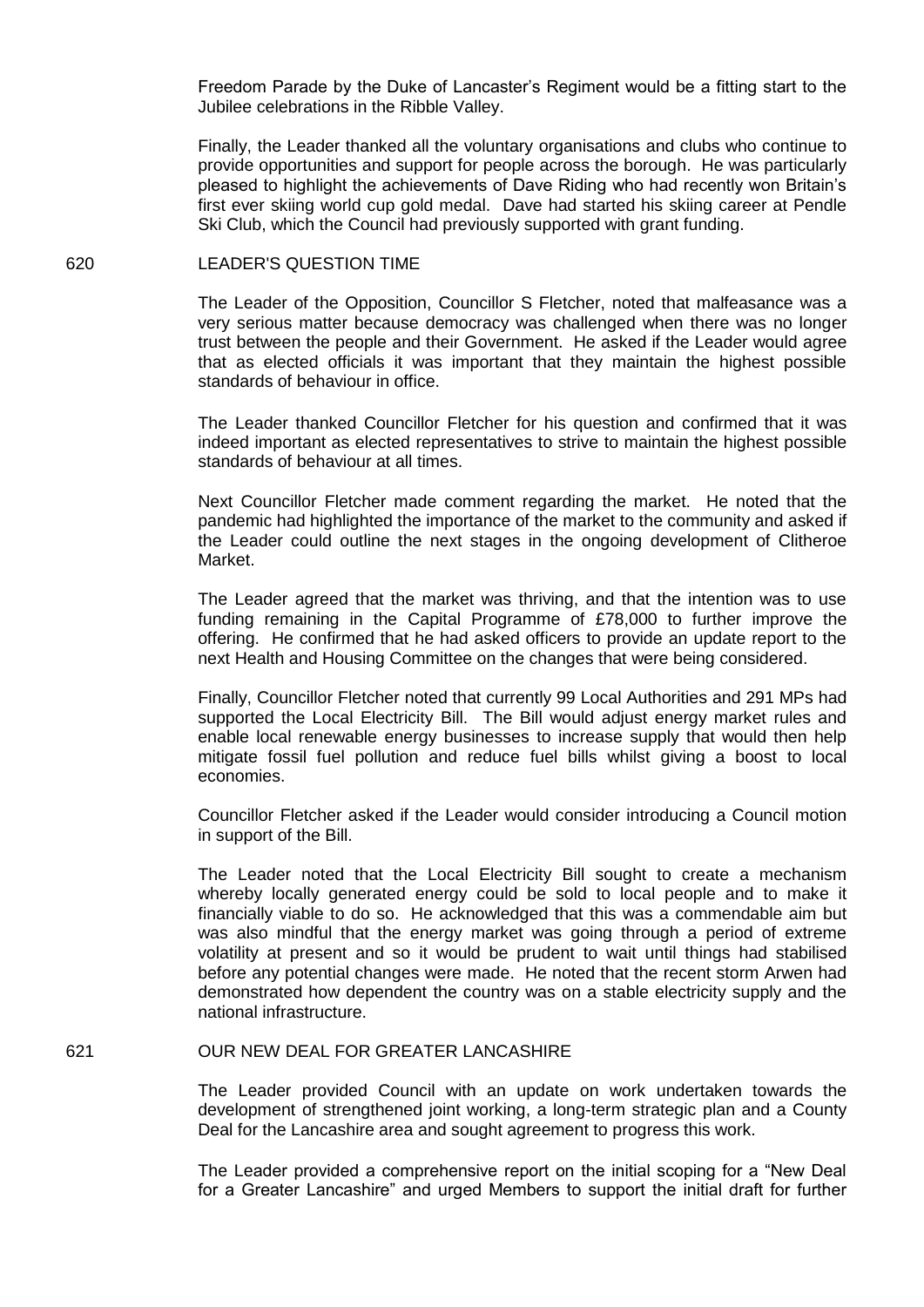discussion and development of a possible County deal for the Lancashire area. The matter was then debated.

# RESOLVED THAT COUNCIL:

- 1. support the outline "Our New Deal for a Greater Lancashire" as outlined at Appendix 1 of the report as an initial draft bases for further discussion and development of a possible county deal for the Lancashire area;
- 2. agree the principles of governance as set out in Appendix 2 of the report;
- 3. agree that the Leader continue to work with Lancashire Leaders, in line with the principles agreed above and note that any formal proposals would require approval by Full Council at the appropriate time

# 622 COMMITTEE MINUTES

- 1. Community Services committee 19 October 2021
- 2. Planning and Development committee 21 October 2021
- 3. Personnel committee 27 October 2021
- 4. Health and Housing committee 28 October 2021
- 5. Licensing committee 2 November 2021
- 6. Economic Development committee 4 November 2021
- 7. Policy & Finance committee 9 November 2021
- 8. Parish Councils Liaison committee 11 November 2021
- 9. Accounts & Audit committee 17 November 2021
- 10. Emergency committee 29 November 2021
- 11. Planning and Development committee 2 December 2021
- 12. Emergency committee 10 December 2021

#### RESOLVED:

That the minutes of the above committees be received with the exception of Minute number 428.

Minute 428 – Gambling Act 2005 – Review of Statements of Principles

## RESOLVED:

That the Council adopt the Statement of Principles under the Gambling Act 2005 for 2022 - 2025

623 EXCLUSION OF PRESS AND PUBLIC

There were no items under this heading.